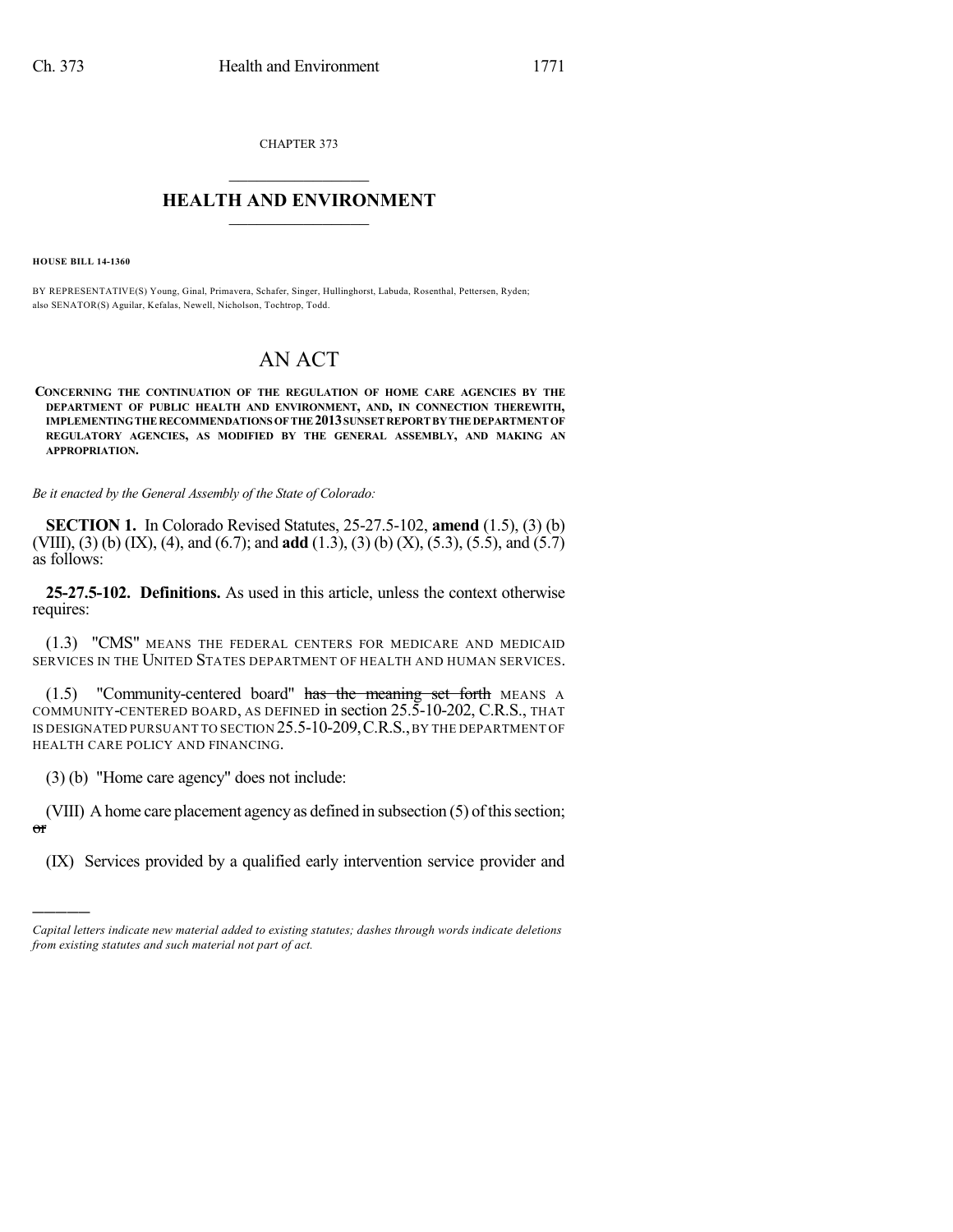overseen jointly by the department of education and the department of human services; OR

(X) A PROGRAM OF ALL-INCLUSIVE CARE FOR THE ELDERLY ESTABLISHED IN SECTION 25.5-5-412, C.R.S., AND REGULATED BY THE DEPARTMENT OF HEALTH CARE POLICY AND FINANCING AND THE CMS; EXCEPT THAT PACE HOME CARE SERVICES ARE SUBJECT TO REGULATION IN ACCORDANCE WITH SECTION 25-27.5-104 (4).

(4) "Home care consumer" means a person who receives skilled home health services or personal care services in his or her temporary or permanent home or place of residence from a home care agency or FROM A PROVIDER REFERRED BY A home care placement agency.

(5.3) "MANAGER" OR "ADMINISTRATOR" MEANS ANY PERSON WHO CONTROLS AND SUPERVISES OR OFFERS OR ATTEMPTS TO CONTROL AND SUPERVISE THE DAY-TO-DAY OPERATIONS OF A HOME CARE AGENCY OR HOME CARE PLACEMENT AGENCY.

(5.5) "OWNER" MEANS A SHAREHOLDER IN A FOR-PROFIT OR NONPROFIT CORPORATION, A PARTNER IN A PARTNERSHIP OR LIMITED PARTNERSHIP, MEMBER IN A LIMITED LIABILITY COMPANY, A SOLE PROPRIETOR, OR A PERSON WITH A SIMILAR INTEREST IN AN ENTITY, WHO HAS AT LEAST A FIFTY-PERCENT OWNERSHIP INTEREST IN THE BUSINESS ENTITY.

(5.7) "PACE HOME CARE SERVICES"MEANS SKILLED HOME HEALTH SERVICES OR PERSONAL CARE SERVICES:

(a) OFFERED AS PART OF A COMPREHENSIVE SET OF MEDICAL AND NONMEDICAL BENEFITS,INCLUDING PRIMARY CARE,DAY SERVICES,AND INTERDISCIPLINARY TEAM CARE PLANNING AND MANAGEMENT, BY PACE PROVIDERS TO AN ENROLLED PARTICIPANT IN THE PROGRAM OF ALL-INCLUSIVE CARE FOR THE ELDERLY ESTABLISHED IN SECTION 25.5-5-412,C.R.S.,AND REGULATED BY THE DEPARTMENT OF HEALTH CARE POLICY AND FINANCING AND THE CMS; AND

(b) PROVIDED IN THE ENROLLED PARTICIPANT'S TEMPORARY OR PERMANENT PLACE OF RESIDENCE.

 $(6.7)$  "Service agency" has the meaning set forth MEANS A SERVICE AGENCY, AS DEFINED in section 25.5-10-202, C.R.S., THAT HAS RECEIVED CERTIFICATION FROM THE DEPARTMENT OF HEALTH CARE POLICY AND FINANCING AS A DEVELOPMENTAL DISABILITIES SERVICE AGENCY UNDER RULES PROMULGATED BY THE MEDICAL SERVICES BOARD AND IS PROVIDING SERVICES PURSUANT TO THE SUPPORTED LIVING SERVICES WAIVER OR THE CHILDREN'S EXTENSIVE SUPPORT WAIVER OF THE HOME-AND COMMUNITY-BASED SERVICES WAIVERS ADMINISTERED BY THE DEPARTMENT OF HEALTH CARE POLICY AND FINANCING UNDER PART 4 OF ARTICLE 6 OF TITLE 25.5, C.R.S.

**SECTION 2.** In Colorado Revised Statutes, 25-27.5-103, **amend** (1.5) and (2) as follows: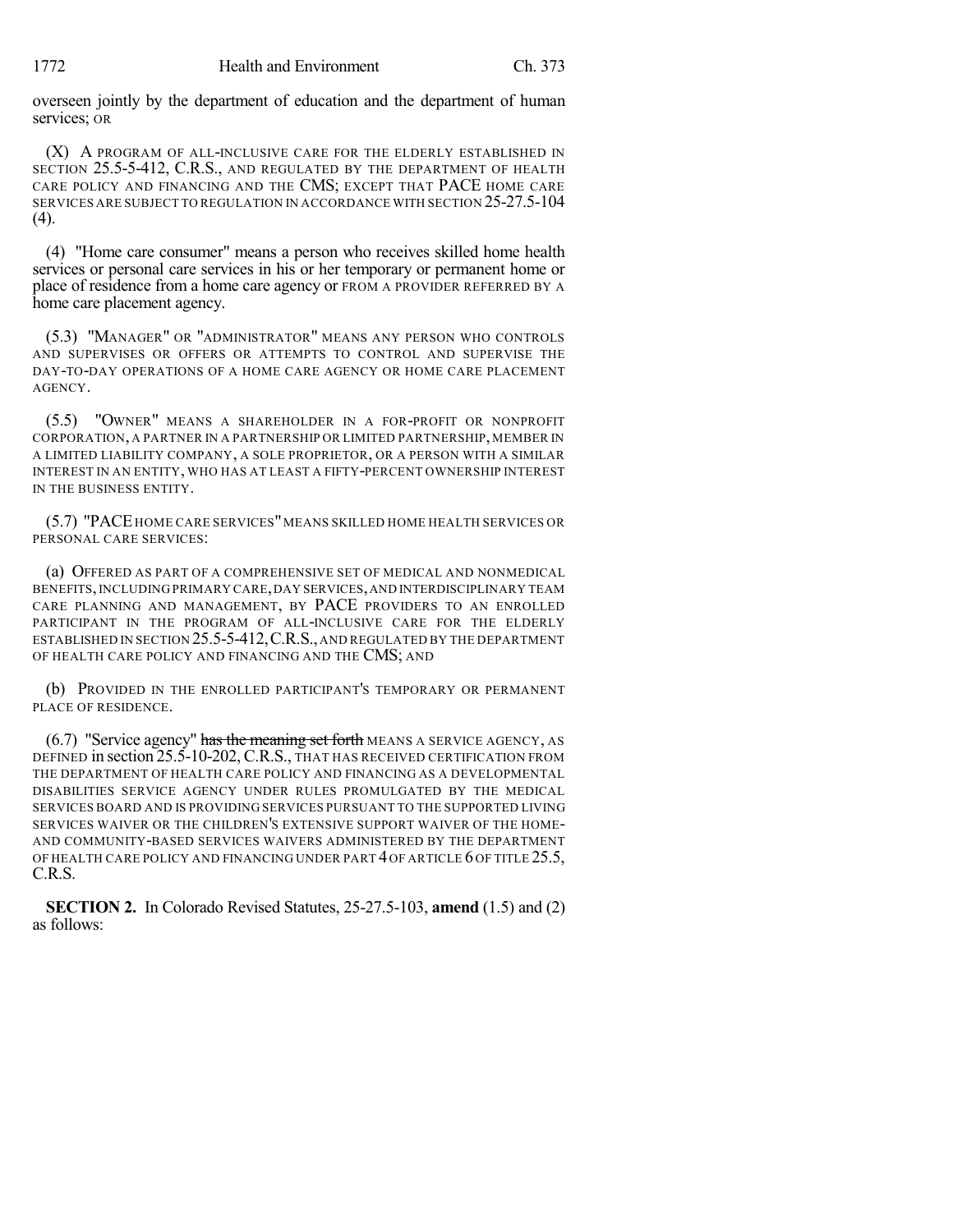**25-27.5-103. Home care agency license required - home care placement agency registration required - civil and criminal penalties.**  $(1.5)$  (a) Notwithstanding any provision of law to the contrary, by March 1, 2011, the following providers of skilled home health services or in-home personal care services shall apply for licensure as a home care agency to the department:

(I) Community-centered boards designated pursuant to section 25.5-10-209, C.R.S.; and

(II) Service agencies that have received program approval from the department of human services as a developmental disabilities service agency under rules promulgated by the department of human services that are providing services pursuant to the supported living services waiver or the children's extensive support waiver of the home- and community-based services waivers administered by the department of health care policy and financing and the department of human services under part 4 of article 6 of title 25.5, C.R.S.

(b) On or after September 1, 2011, It is unlawful for any community centered A COMMUNITY-CENTERED board that is directly providing home care services or any A service agency as described in paragraph  $(a)$  of this subsection  $(1.5)$ , to conduct or maintain a home care agency that provides skilled home health services or in-home personal care services without having obtained a license therefor from the department. Any person who violates this provision SUBSECTION  $(1.5)$  is guilty of a misdemeanor and is subject to the civil and criminal penalties described in paragraphs (a) and (b) of subsection (1) of this section. Nothing in this section relieves an entity that contracts or arranges with a community centered COMMUNITY-CENTERED board or service agency and that meets the definition of a "home care agency" under section  $25-27.5-102$ , from the entity's obligation to apply for and operate under a license in accordance with this article.

 $(2)$  (a) (I) On or after June 1, 2009, any home care placement agency shall notify the department in writing that it provides referrals for skilled home health services or personal care services and shall annually update such notice. 2015, IT IS UNLAWFUL FOR A PERSON TO CONDUCT OR MAINTAIN A HOME CARE PLACEMENT AGENCY UNLESS THE PERSON HAS SUBMITTED A COMPLETED APPLICATION FOR REGISTRATION AS A HOME CARE PLACEMENT AGENCY TO THE DEPARTMENT, INCLUDING EVIDENCE OF GENERAL LIABILITY INSURANCE COVERAGE AS REQUIRED IN SUBPARAGRAPH (II) OF THIS PARAGRAPH (a). ON OR AFTER JANUARY 1, 2016, IT IS UNLAWFUL FOR A PERSON TO CONDUCT OR MAINTAIN A HOME CARE PLACEMENT AGENCY WITHOUT A VALID, CURRENT HOME CARE PLACEMENT AGENCY REGISTRATION ISSUED BY THE DEPARTMENT. The department shall maintain a list REGISTRY Of all REGISTERED home care placement agencies and shall make the list REGISTRY accessible to the public. WHILE A HOME CARE PLACEMENT AGENCY MUST BE REGISTERED BY THE DEPARTMENT, a home care placement agency is not licensed or certified by the department and shall not claim or assert that the department licenses or certifies the home care placement agency.

(II) AS A CONDITION OF OBTAINING AN INITIAL OR RENEWAL HOME CARE PLACEMENT AGENCY REGISTRATION PURSUANT TO THIS SUBSECTION (2), A PERSON APPLYING FOR INITIAL OR RENEWAL REGISTRATION SHALL SUBMIT TO THE DEPARTMENT, IN THE FORM AND MANNER REQUIRED BY THE DEPARTMENT, PROOF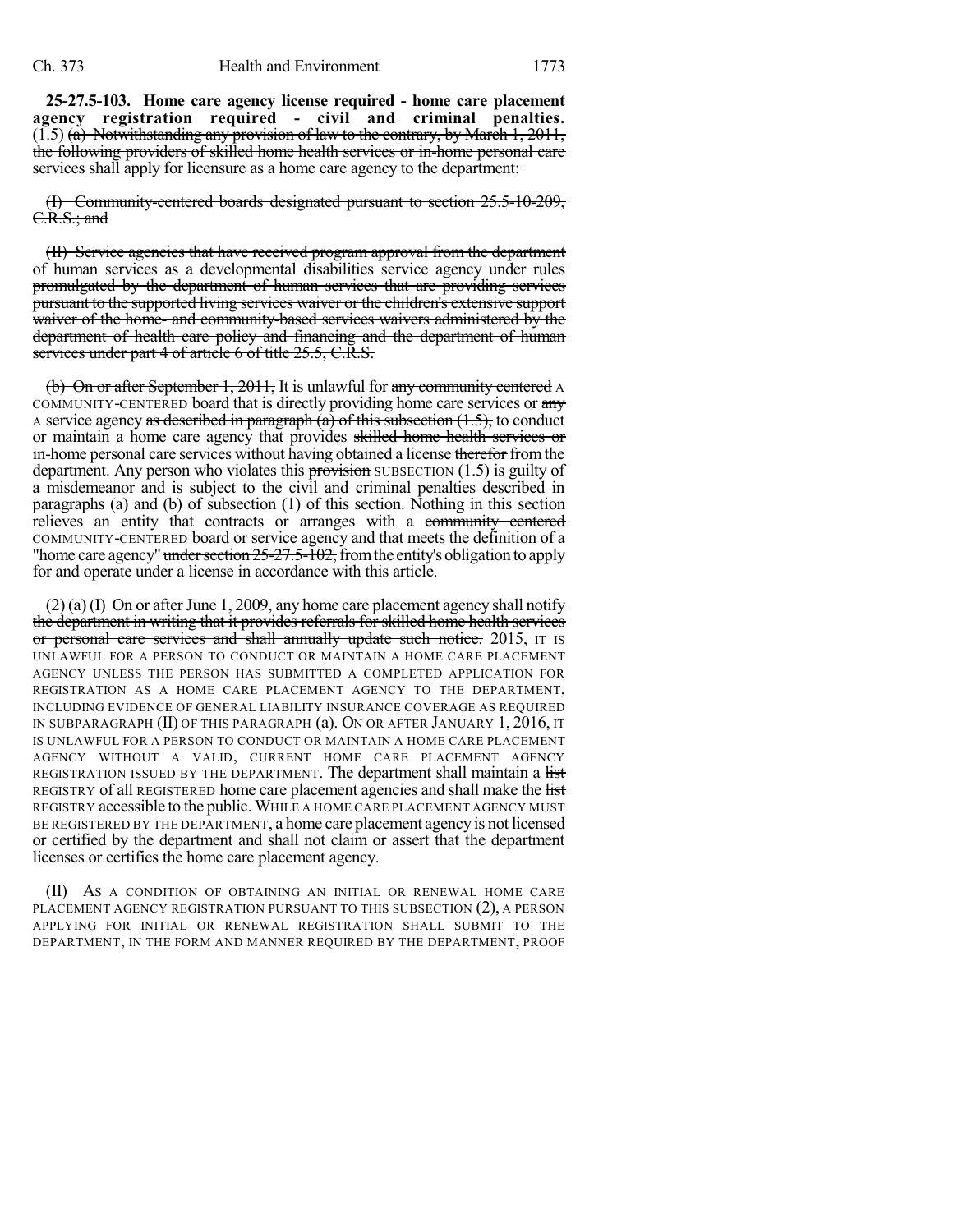THAT THE PERSON HAS OBTAINED AND IS MAINTAINING GENERAL LIABILITY INSURANCE COVERAGE THAT COVERS THE HOME CARE PLACEMENT AGENCY AND THE PROVIDERS IT REFERS TO HOME CARE CONSUMERS IN AN AMOUNT DETERMINED BY THE STATE BOARD BY RULE PURSUANT TO SECTION 25-27.5-104 (1) (h).

(b) A HOME CARE PLACEMENT AGENCY SHALL PROVIDE TO ITS HOME CARE CONSUMER CLIENTS, BEFORE REFERRING A PROVIDER TO THE CLIENT, A WRITTEN DISCLOSURE CONTAINING THE INFORMATION REQUIRED IN SECTION 25-27.5-104(1) (c) AND IN STATE BOARD RULES ADOPTED PURSUANT TO THAT SECTION.

 $\left(\frac{b}{c}\right)$  (c) A person who violates this section SUBSECTION (2):

(I) IS GUILTY OF A MISDEMEANOR AND, UPON CONVICTION THEREOF, SHALL BE PUNISHED BY A FINE OF NOT LESS THAN FIFTY DOLLARS NOR MORE THAN FIVE HUNDRED DOLLARS; AND

(II) May be subject to a civil penalty assessed by the department that is not less than five hundred dollars per year or more than one thousand dollars per year for failure to register with the department or for claiming to be licensed or certified by the department OF UP TO TEN THOUSAND DOLLARS FOR EACH VIOLATION. The department shall assess, enforce, and collect the penalty in accordance with article 4 of title 24, C.R.S. Any moneys THE DEPARTMENT SHALL TRANSFER ANY PENALTIES collected shall be deposited IT COLLECTS TO THE STATE TREASURER FOR DEPOSIT in the home care agency cash fund created in section 25-27.5-105.

**SECTION 3.** In Colorado Revised Statutes, 25-27.5-104, **amend** (1) introductory portion, (1) (c), (1) (g), and (1) (h); and **add** (1) (i), (1) (j), (1) (k), and (4) as follows:

**25-27.5-104. Minimum standards for home care agencies and home care placement agencies - rules - advisory committee.** (1) The state board shall promulgate rules pursuant to section 24-4-103, C.R.S., providing minimum standards for the operation of home care agencies AND HOME CARE PLACEMENT AGENCIES within the state of Colorado THAT APPLY REGARDLESS OF THE SOURCE OF PAYMENT FOR THE HOME CARE SERVICES OR THE DIAGNOSIS OF THE HOME CARE CONSUMER. In promulgating these rules, the state board shall establish different requirements appropriate to the various types of skilled home health and personal care services, including differentiating requirements for providers that are substantially funded through medicare and medicaid reimbursement, providers for the program of all-inclusive care for the elderly established in section 25.5-5-412, C.R.S., providers that are already licensed under this title, and providers that are solely or substantially privately funded. This differentiation shall consider MUST INCLUDE CONSIDERATION OF the requirements already imposed by other federal and state regulatory agencies shall AND MUST require the department of health care policy and financing and the department of public health and environment to work jointly to resolve differing requirements. and shall only regulate a provider for the program of all-inclusive care for the elderly consistent with the federal requirements established for the provider pursuant to a three-way agreement between the provider, the centers of medicare and medicaid services, and the department of health care policy and financing; except that the department may require additional information from the provider with regard to reporting instances of abuse. Such THE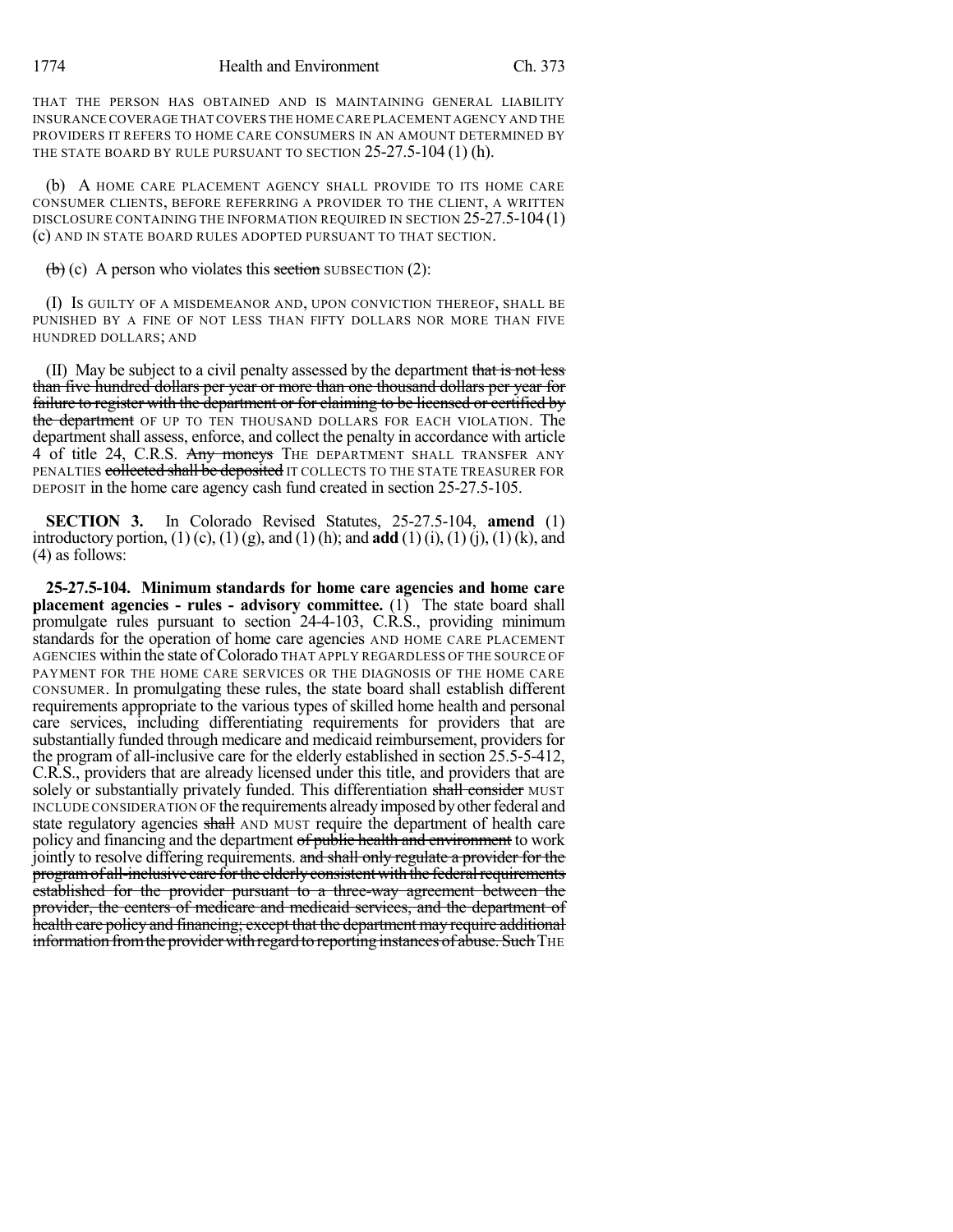rules must include the following:

(c) Requirementsfordisclosurenoticesto be provided byhome care agencies and home care placement agencies to home care consumers concerning the duties and employment status of the individual providing services. WITH REGARD TO HOME CARE PLACEMENT AGENCIES, THE RULES MUST REQUIRE A HOME CARE PLACEMENT AGENCY TO DISCLOSE IN WRITING, AT A MINIMUM, THE FOLLOWING TO EACH HOME CARE CONSUMER CLIENT IN THE FORM AND MANNER PRESCRIBED BY THE DEPARTMENT BEFORE REFERRING A PROVIDER TO THE CLIENT:

(I) THAT THE HOME CARE PLACEMENT AGENCY IS NOT THE EMPLOYER OF ANY PROVIDER IT REFERS TO A HOME CARE CONSUMER; AND

(II) THAT THE HOME CARE PLACEMENT AGENCY DOES NOT DIRECT, CONTROL, SCHEDULE, OR TRAIN ANY PROVIDER IT REFERS;

 $(g)$ (I) Fees for home care agency licensure. which shall not exceed one thousand five hundred dollars per year for two years from the effective date of fees established by rule for home care agencies that are certified providers through the federal centers for medicare and medicaid services or the Colorado department of health care policy and financing. Home care agency fees shall be ARE payable to the home care agency cash fund. The annual fee shall MUST include a component that reflects whether a survey is planned for the year based on the agency's compliance history. The fee schedule shall also be tiered STATE BOARD SHALL DEVELOP A METHODOLOGY FOR ESTABLISHING DIFFERENTIATING FEES FOR LICENSURE OF HOME CARE AGENCIES, INCLUDING COMMUNITY-CENTERED BOARDS AND SERVICE AGENCIES, to reflect the differences in type, SCOPE, and volume of services of PROVIDED BY THE various TYPES OF home care agencies, including but not limited to their volume of medicaid and medicare services, The fee schedule shall also provide AND THAT ALLOWS for reduced fees for home care agencies that are certified prior to initial license application. The department of public health and environment shall not charge a duplicate fee for survey work conducted pursuant to its role as state survey agency for the federal centers for medicare and medicaid services or the Colorado department of health care policy and financing. No later than January 1, 2011, the department of public health and environment shall issue an independent report detailing the direct and indirect costs associated with the administration of home care agency licensure.

(II) NOTWITHSTANDING SECTION 25-3-105 (1) (a) (I) (B), THE STATE BOARD MAY SET AND ADJUST LICENSURE FEES FOR HOME CARE AGENCIES AS APPROPRIATE BASED ON THE DIFFERENTIATING FEE METHODOLOGY DEVELOPED BY THE STATE BOARD PURSUANT TO THIS PARAGRAPH (g).

(h) Requirements for home care agencies to provide evidence of and maintain either liability insurance coverage or a surety bond in lieu of liability insurance coverage AND FOR HOME CARE PLACEMENT AGENCIES TO PROVIDE EVIDENCE OF AND MAINTAIN LIABILITY INSURANCE COVERAGE AS REQUIRED IN SECTION 25-27.5-103 (2) (a) (II) in amounts set through rules of the state board;

(i) FACTORS FOR HOME CARE AGENCIES AND HOME CARE PLACEMENT AGENCIES TO CONSIDER WHEN DETERMINING WHETHER AN APPLICANT'S CONVICTION OF OR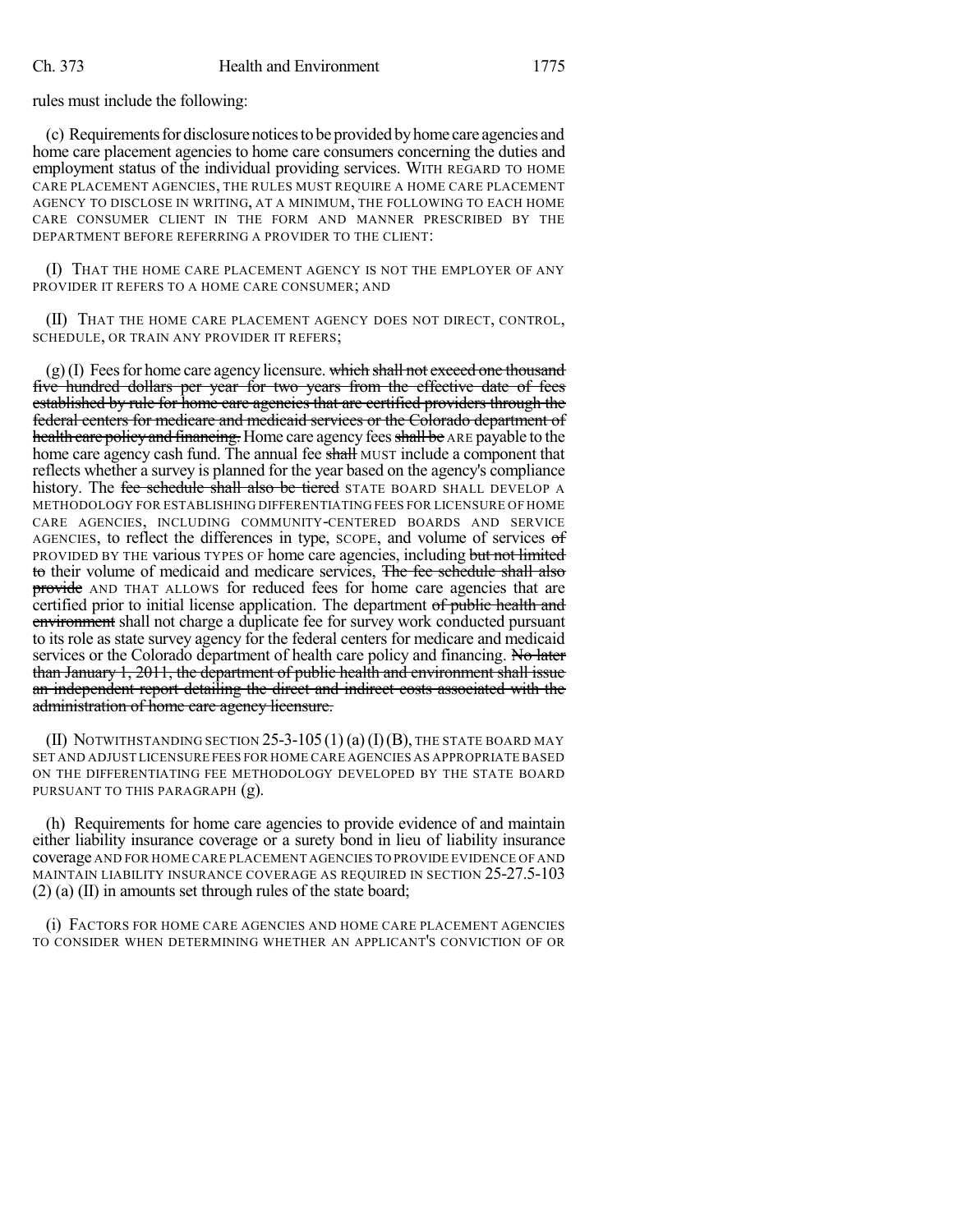PLEA OFGUILTY OR NOLO CONTENDERE TO AN OFFENSE DISQUALIFIES THE APPLICANT FROM EMPLOYMENT OR A REFERRAL. THE STATE BOARD MAY DETERMINE WHICH OFFENSES REQUIRE CONSIDERATION OF THE FACTORS.

(j) REQUIREMENTS FOR HOME CARE PLACEMENT AGENCIES TO RETAIN THEIR RECORDS FOR A LENGTH OF TIME DETERMINED BY THE STATE BOARD TO BE AVAILABLE FOR INSPECTION BY THE DEPARTMENT PURSUANT TO SECTION 25-27.5-106 (2) (a) (III); AND

(k) FEES FOR THE REGISTRATION OF HOME CARE PLACEMENT AGENCIES TO COVER THE DIRECT AND INDIRECT COSTS ASSOCIATED WITH IMPLEMENTING THE DEPARTMENT'S OVERSIGHT OF HOME CARE PLACEMENT AGENCIES.

(4) THE DEPARTMENT SHALL REGULATE A PROVIDER OF PACE HOME CARE SERVICES FOR MINIMUM STANDARDS FOR THE OPERATION OF HOME CARE AGENCIES AS FOLLOWS:

(a) FOR A PACEPROVIDER THAT SERVES ONLY MEDICAID OR MEDICARE CLIENTS, IF A FULL FEDERAL RECERTIFICATION SURVEY REQUIRED BY THE DEPARTMENT OF HEALTH CARE POLICY AND FINANCING IS CONDUCTED AT LEAST EVERY THREE YEARS, THE DEPARTMENT SHALL ACCEPT THE FEDERAL RECERTIFICATION SURVEY IN LIEU OF A SEPARATE SURVEY FOR RELICENSURE;

(b) THE DEPARTMENT SHALL NOT IMPOSE ANY REQUIREMENT ON A PACE PROVIDER THAT IS MORE STRINGENT THAN THE FEDERAL AND STATE MEDICAID PACE REGULATIONS, THE THREE-WAY AGREEMENT ENTERED INTO BY THE PROVIDER, CMS, AND THE DEPARTMENT OF HEALTH CARE POLICY AND FINANCING, AND THE PACE PROVIDER'S POLICIES AND PROCEDURES;

(c) IN REVIEWING A PACEPROVIDER'S COMPLIANCE WITH HOME CARE LICENSURE, THE DEPARTMENT SHALL COORDINATE WITH THE DEPARTMENT OF HEALTH CARE POLICY AND FINANCING REGARDING BOTH LICENSE AND CERTIFICATION REQUIREMENTS TO ENSURE THAT THE DEPARTMENTS' SIMILAR REGULATIONS ARE CONGRUENTLY MET;

(d) AT THE TIME THAT A PACE PROVIDER ENROLLS A PACE PARTICIPANT IN A PACEPROGRAM, THE PACEPROVIDER SHALL GIVE THE CLIENT THE DEPARTMENT'S CONTACT INFORMATION IN WRITING TO ALLOW THE CLIENT TO REPORT ANY COMPLAINTS THAT MAY ARISE OUT OF THE CLIENT'S PACE HOME CARE SERVICES. THE DEPARTMENT SHALL UNDERTAKE ANY INVESTIGATION ARISING FROM A COMPLAINT, OTHER THAN A COMPLAINT ALLEGING MATTERS THAT ARE OUTSIDE OF THE DEPARTMENT'S LICENSING AUTHORITY.

(e) UNDER THE DEPARTMENT'S LICENSING AUTHORITY, THE DEPARTMENT HAS COMPLETE AUTHORITY TO ENFORCE ALL HOME CARE REQUIREMENTS APPLICABLE TO A PACE PROVIDER. IF THE DEPARTMENT IS UNABLE TO TAKE CORRECTIVE ACTION CONGRUENTLY WITH THE DEPARTMENT OF HEALTH CARE POLICY AND FINANCING, THE DEPARTMENT SHALL FORWARD THE PROPOSED CORRECTIVE ACTION TO AND CONSULT WITH THE DEPARTMENT OF HEALTH CARE POLICY AND FINANCING BEFORE TAKING FINAL ACTION AGAINST A PACE PROVIDER.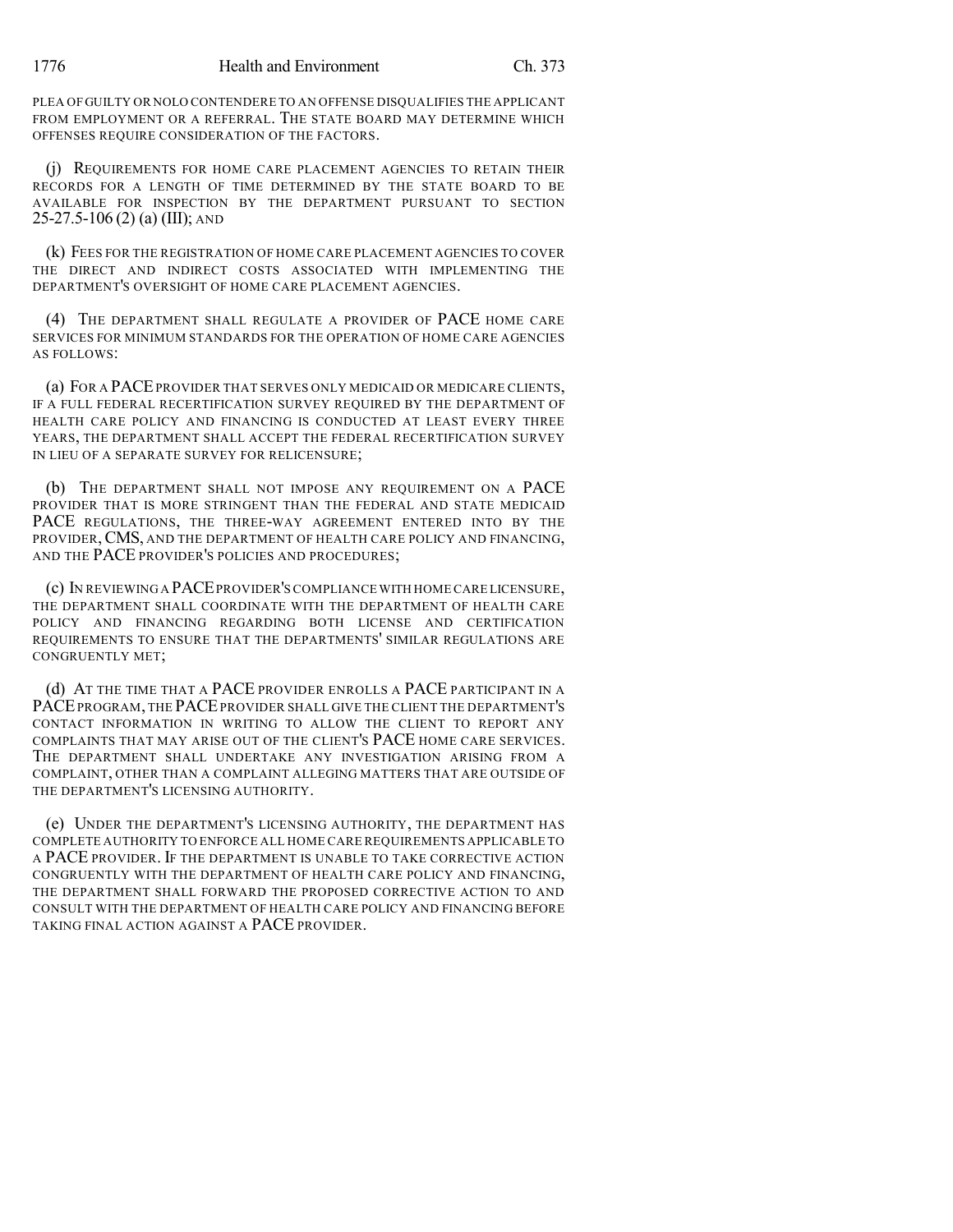**SECTION 4.** In Colorado Revised Statutes, **amend** 25-27.5-105 as follows:

**25-27.5-105. Home care agency cash fund created.** The DEPARTMENT SHALL TRANSMIT THE fees collected pursuant to section 25-27.5-104 (1), plus any civil penalty collected pursuant to section  $25-27.5-103$  (1) (b) shall be transmitted AND  $(2)$  (c) (II), to the state treasurer, who shall credit the same FEES AND PENALTIES to the home care agency cash fund, which fund is hereby created. The moneys in the fund shall be ARE subject to annual appropriation by the general assembly for the direct and indirect costs of the department in performing its duties under this article. At the end of any fiscal year, all unexpended and unencumbered moneys in the fund shall remain in the fund and shall MUST not be credited or transferred to the general fund or any other fund.

**SECTION 5.** In Colorado Revised Statutes, 25-27.5-106, **amend** (1), (2), (3),  $(4)$ , and  $(5)$  as follows:

**25-27.5-106. License or registration - application - inspection - issuance repeal.** (1) A PERSON APPLYING FOR A HOME CARE AGENCY LICENSE OR A HOME CARE PLACEMENT AGENCY REGISTRATION SHALL SUBMIT an application for a license to operate a home care agency shall be submitted to the department annually upon such A form and in such A manner as prescribed by the department.

(2) (a) (I) The department shall investigate and review each original application and each renewal application for a HOME CARE AGENCY license OR HOME CARE PLACEMENT AGENCY REGISTRATION. The department shall determine an applicant's compliance with THIS ARTICLE AND the rules adopted pursuant to section 25-27.5-104 before THE DEPARTMENT ISSUES a license is issued or renewed OR REGISTRATION. A certified home care agency that applies for a license by June 1, 2009, shall be exempt from licensure inspection prior to issuance of the initial license.

(II) EXCEPT AS PROVIDED IN PARAGRAPH (a.5) OF THIS SUBSECTION (2), the department shall make such inspections as it deems necessary to ensure that the health, safety, and welfare of the home care agency's OR HOME CARE PLACEMENT AGENCY'S home care consumers are being protected. Inspections of a home care consumer's home shall be ARE subject to the consent of the home care consumer to access the property. The home care agency OR HOME CARE PLACEMENT AGENCY shall submit in writing, in a form prescribed by the department, a plan detailing the measures that will be taken to correct any violations found by the department as a result of inspections undertaken pursuant to this subsection (2).

(III) THE DEPARTMENT MAY INSPECT, AS IT DEEMS NECESSARY, A HOME CARE PLACEMENT AGENCY'S RECORDS ON WEEKDAYS BETWEEN 9 A.M. AND 5 P.M. TO ENSURE THAT THE HOME CARE PLACEMENT AGENCY IS IN COMPLIANCE WITH THE CRIMINAL HISTORY RECORD CHECK, GENERAL LIABILITY INSURANCE, AND DISCLOSURE REQUIREMENTS SET FORTH IN SECTIONS 25-27.3-103 (2) (b), 25-27.5-104 (1) (c) AND (1) (h), AND 25-27.5-107.

(a.5) (I) (A) ON OR AFTER JULY 1, 2014, A COMMUNITY-CENTERED BOARD OR SERVICE AGENCY THAT HAS BEEN CERTIFIED OR RECERTIFIED BY THE DEPARTMENT OF HEALTH CARE POLICY AND FINANCING WITHIN THE LAST TWELVE MONTHS FOR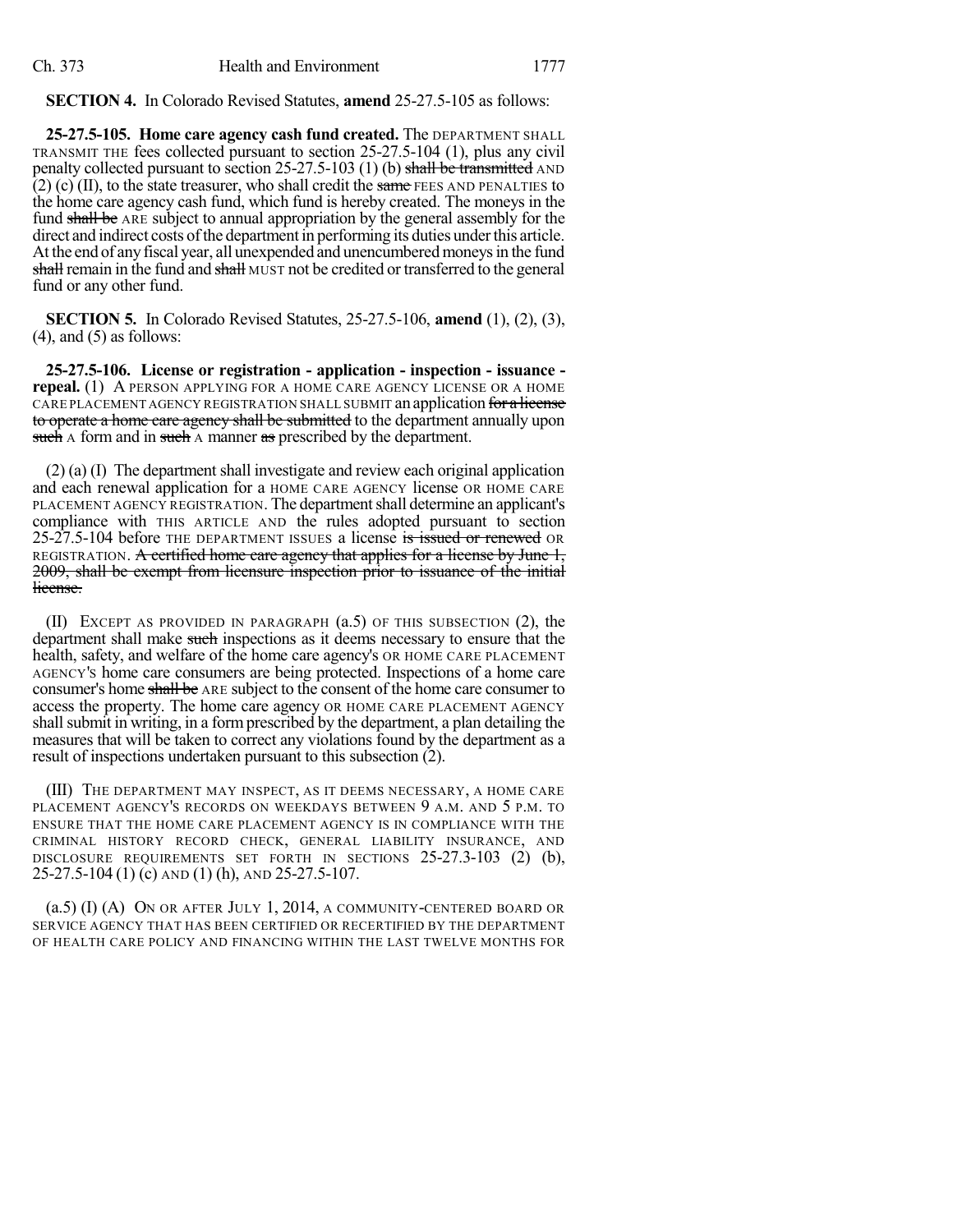THE PROVISION OF PERSONAL CARE SERVICES UNDER THE SUPPORTED LIVING SERVICES WAIVER OR THE CHILDREN'S EXTENSIVE SUPPORT WAIVER AND THAT HAS SATISFIED ALL REQUIREMENTS FOR CERTIFICATION AS A SUPPORTED LIVINGSERVICES WAIVER OR CHILDREN'S EXTENSIVE SUPPORT WAIVER SERVICE PROVIDER MAY APPLY FOR AND OBTAIN AN INITIAL HOME CARE AGENCY LICENSE TO PROVIDE IN-HOME PERSONAL CARE SERVICES,AND THE DEPARTMENT SHALL NOT CONDUCT AN ON-SITE, INITIAL LICENSURE INSPECTION OF THE COMMUNITY-CENTERED BOARD OR SERVICE AGENCY.IF THE COMMUNITY-CENTERED BOARD OR SERVICE AGENCY HAS NOT BEEN INSPECTED WITHIN THE LAST TWELVE MONTHS AND IS NOT IN FULL COMPLIANCE WITH THE CERTIFICATION REQUIREMENTS, THE DEPARTMENT SHALL CONDUCT AN ON-SITE, INITIAL LICENSURE INSPECTION BUT SHALL LIMIT THE INSPECTION TO EVALUATING THE PERSONAL CARE SERVICES RENDERED IN ACCORDANCE WITH THE DEPARTMENT OF HEALTH CARE POLICY AND FINANCING'S WAIVER AND REGULATORY REQUIREMENTS AND THE COMMUNITY-CENTERED BOARD'S OR SERVICE AGENCY'S QUALITY MANAGEMENT PROGRAM, COMPETENCY AND TRAINING PROGRAM, AND IMPLEMENTATION OF CRIMINAL HISTORY RECORDS CHECKS RELATED TO CERTIFICATION OF THE COMMUNITY-CENTERED BOARD OR SERVICE AGENCY.

(B) BETWEEN JULY 1, 2014, AND JULY 1, 2016, THE DEPARTMENT SHALL NOT CONDUCT A RELICENSURE INSPECTION OF A COMMUNITY-CENTERED BOARD OR SERVICE AGENCY THAT PROVIDES IN-HOME PERSONALCARE SERVICES EXCLUSIVELY TO HOME CARE CONSUMERS WHO ARE RECIPIENTS OF SERVICES PURSUANT TO THE SUPPORTED LIVING SERVICES WAIVER OR THE CHILDREN'S EXTENSIVE SUPPORT WAIVER OF THE HOME-AND COMMUNITY-BASED SERVICES WAIVERS ADMINISTERED BY THE DEPARTMENT OF HEALTH CARE POLICY AND FINANCING. DURING THIS PERIOD, COMMUNITY-CENTERED BOARDS AND SERVICE AGENCIES WHO ARE LICENSED HOME CARE AGENCIES SHALL COMPLY WITH ALL WAIVER REQUIREMENTS AND RULES ADOPTED BY THE MEDICAL SERVICES BOARD THAT ARE APPLICABLE TO COMMUNITY-CENTERED BOARDS AND SERVICE AGENCIES. THE DEPARTMENTS OF PUBLIC HEALTH AND ENVIRONMENT AND HEALTH CARE POLICY AND FINANCING SHALL SHARE INFORMATION REGARDING COMMUNITY-CENTERED BOARDS AND SERVICE AGENCIES AND THEIR COMPLIANCE WITH THE APPLICABLE RULES.

(C) NOTWITHSTANDING SECTION  $25-27.5-104(1)$  (g) and state board rules ADOPTED PURSUANT TO THAT SECTION THE DEPARTMENT SHALL NOT ASSESS FEES BETWEEN JULY 1, 2014, AND JULY 1, 2016, FOR A NEW OR RENEWAL HOME CARE AGENCY LICENSE ISSUED TO A COMMUNITY-CENTERED BOARD OR SERVICE AGENCY, AND THE DEPARTMENT'S COSTS INCURRED IN CONNECTION WITH ISSUING NEW OR RENEWAL HOME CARE AGENCY LICENSES TO COMMUNITY-CENTERED BOARDS AND SERVICE AGENCIES IS PAYABLE FROM THE INTELLECTUAL AND DEVELOPMENTAL DISABILITIES SERVICES CASH FUND,CREATED IN SECTION 25.5-10-207(1),C.R.S.,AS PART OF A SYSTEM OF CAPACITY EXPANSION FOR HOME- AND COMMUNITY-BASED INTELLECTUAL AND DEVELOPMENTAL DISABILITIES PROGRAMS, SERVICES, AND SUPPORTS PURSUANT TO SECTION  $25.5$ -10- $207(3)$  (c), C.R.S., ENACTED IN HOUSE BILL 14-1252 IN 2014.

(D) AT THE TIME A COMMUNITY-CENTERED BOARD OR SERVICE AGENCY COMMENCES IN-HOME PERSONAL CARE SERVICES FOR A HOME CARE CONSUMER RECEIVING THE SERVICES PROVIDED PURSUANT TO THE SUPPORTED LIVINGSERVICES WAIVER OR THE CHILDREN'S EXTENSIVE SUPPORT WAIVER OF THE HOME- AND COMMUNITY-BASED SERVICES WAIVERS ADMINISTERED BY THE DEPARTMENT OF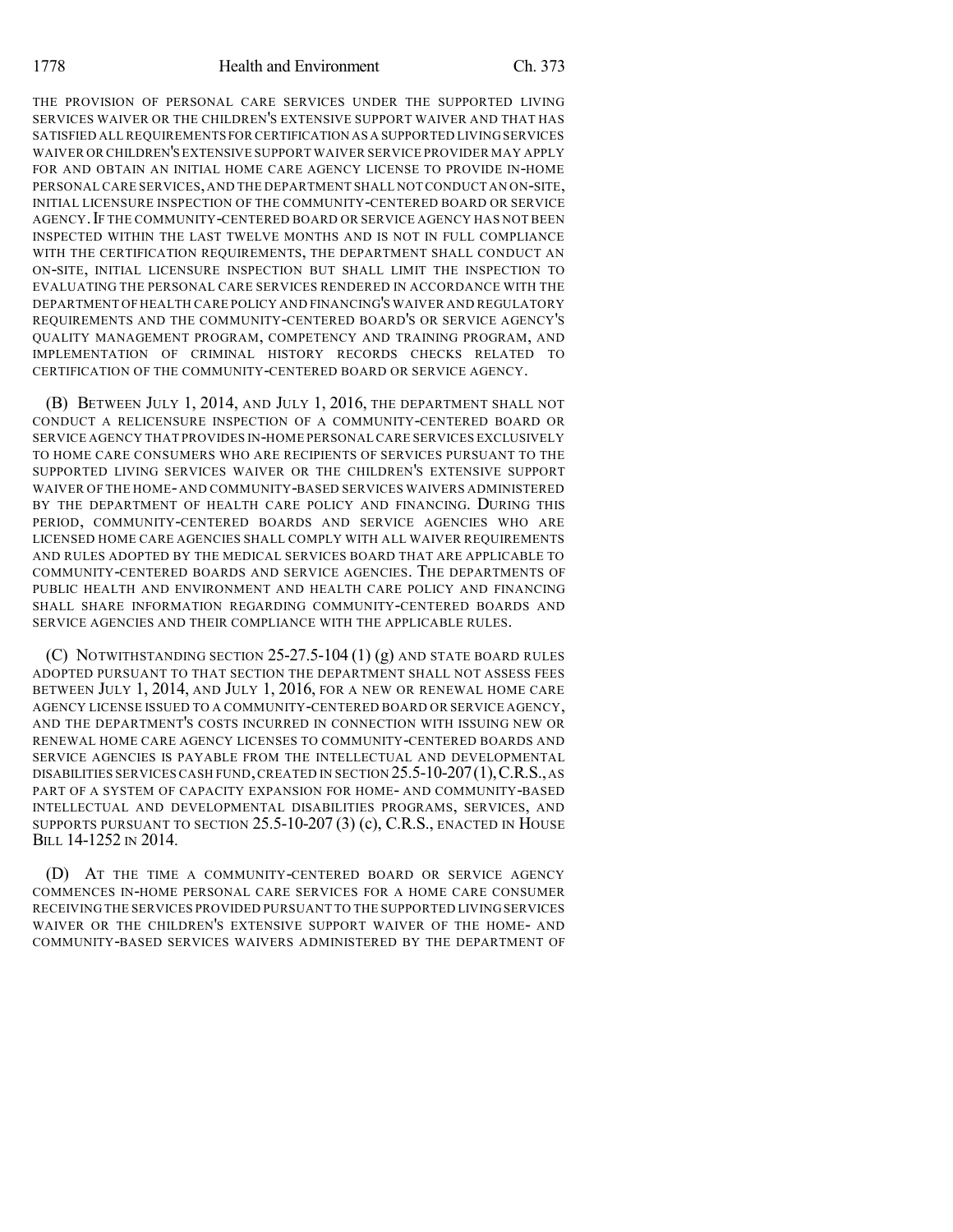HEALTH CARE POLICY AND FINANCING, THE COMMUNITY-CENTERED BOARD OR SERVICE AGENCY SHALL GIVE THE HOME CARE CONSUMER THE DEPARTMENT'S CONTACT INFORMATION IN WRITING TO ALLOW THE HOME CARE CONSUMER TO REPORT ANY COMPLAINTS THAT MAY ARISE OUT OF THE HOME CARE CONSUMER'S IN-HOME PERSONAL CARE SERVICES. THE DEPARTMENT SHALL UNDERTAKE ANY INVESTIGATION ARISING FROM THE COMPLAINT, OTHER THAN ALLEGATIONS OF MATTERS THAT ARE OUTSIDE THE DEPARTMENT'S LICENSING AUTHORITY.

(II) (A) DURING THE PERIOD DESCRIBED IN SUB-SUBPARAGRAPH (B) OF SUBPARAGRAPH  $(I)$  OF THIS PARAGRAPH  $(a.5)$ , the DEPARTMENT SHALL ESTABLISH A WORK GROUP COMPOSED OF REPRESENTATIVES FROM OR OF: THE DEPARTMENT; THE DEPARTMENT OFHEALTH CARE POLICY AND FINANCING;COMMUNITY-CENTERED BOARDS; SERVICE AGENCIES; AND HOME CARE CONSUMERS RECEIVING SUPPORTED LIVING SERVICES OR CHILDREN'S EXTENSIVE SUPPORT UNDER THE HOME- AND COMMUNITY-BASED SERVICES WAIVERS ADMINISTERED BY THE DEPARTMENT OF HEALTH CARE POLICY AND FINANCING. THE WORK GROUP SHALL: EXAMINE THE DEVELOPMENTAL DISABILITIES SERVICESRULES ADOPTED BY THE MEDICAL SERVICES BOARD TO DETERMINE IF THE RULES CONTAIN SUFFICIENT SAFEGUARDS TO PROTECT THE HEALTH, SAFETY, AND RIGHTS OF THE HOME CARE CONSUMERS; IDENTIFY GAPS OR CONFLICTS BETWEEN THE LICENSE REQUIREMENTS UNDER THIS ARTICLE AND RULES ADOPTED BY THE STATEBOARD UNDER THIS ARTICLE AND THE REQUIREMENTS FOR STATE CERTIFICATION AS A PROVIDER OF SERVICES UNDER THE SUPPORTED LIVING SERVICES WAIVER OR THE CHILDREN'S EXTENSIVE SUPPORT WAIVER OF THE HOME- AND COMMUNITY-BASED SERVICES WAIVERS IMPOSED BY THE DEPARTMENT OF HEALTH CARE POLICY AND FINANCING AND RULES ADOPTED BY THE MEDICAL SERVICES BOARD; AND DEVELOP A PLAN TO ELIMINATE CONFLICTS AND GAPS BETWEEN THE REQUIREMENTS OF THE DEPARTMENTS AND BOARDS. THE WORK GROUP SHALL REQUEST SERVICE PROVIDERS TO PROVIDE A COMPREHENSIVE LIST OF THE GAPS OR CONFLICTS IN THEREQUIREMENTS IMPOSED BY EACH DEPARTMENT AND BOARD OR SHALL SURVEY PROVIDERS TO ASCERTAIN ANY GAPS AND CONFLICTS IN THE REQUIREMENTS.THE SERVICE PROVIDERS SHALL PROVIDE THE COMPREHENSIVE LIST OR RESPOND TO THE SURVEY BY SEPTEMBER 1, 2014.

(B) ONCE THE DEPARTMENT HAS A COMPREHENSIVE LIST OF CONFLICTING REQUIREMENTS AND GAPS IN THE REQUIREMENTS,THE WORK GROUP SHALL ANALYZE THE INFORMATION AND DEVELOP A PLAN FOR RESOLVING THE CONFLICTS AND ADDRESSING GAPS IN THE REQUIREMENTS. THE WORK GROUP SHALL PROVIDE AT LEAST TWO PROGRESS UPDATES TO THE HOME CARE ADVISORY COMMITTEE BY JULY 1, 2015, AND SHALL PROVIDE UPDATES THEREAFTER UPON THE REQUEST OF THE ADVISORY COMMITTEE. BY SEPTEMBER 1, 2015, THE WORK GROUP SHALL SUBMIT ITS RECOMMENDATIONS FOR RESOLVING THE CONFLICTS AND GAPS IN THE REQUIREMENTS,INCLUDINGPROPOSED RULE CHANGES OR ADDITIONS,TO THE STATE BOARD AND THE MEDICAL SERVICES BOARD.THE RECOMMENDATIONS MUST SPECIFY THE PARTICULAR RULES OF EACH BOARD THAT NEED TO BE MODIFIED OR ADDED TO RESOLVE ANY CONFLICTS AND ADDRESS GAPS IN REQUIREMENTS.

(C) NO LATER THAN JULY 1,2016,THE STATE BOARD AND THE MEDICAL SERVICES BOARD SHALL ADOPTRULES AS NECESSARY TO ELIMINATE ANY CONFLICTS BETWEEN AND GAPS IN THEIR RESPECTIVE RULES PERTAINING TO THE REQUIREMENTS IMPOSED ON COMMUNITY-CENTERED BOARD AND SERVICE AGENCIES THAT PROVIDE IN-HOME PERSONAL CARE SERVICES EXCLUSIVELY TO HOME CARE CONSUMERS WHO ARE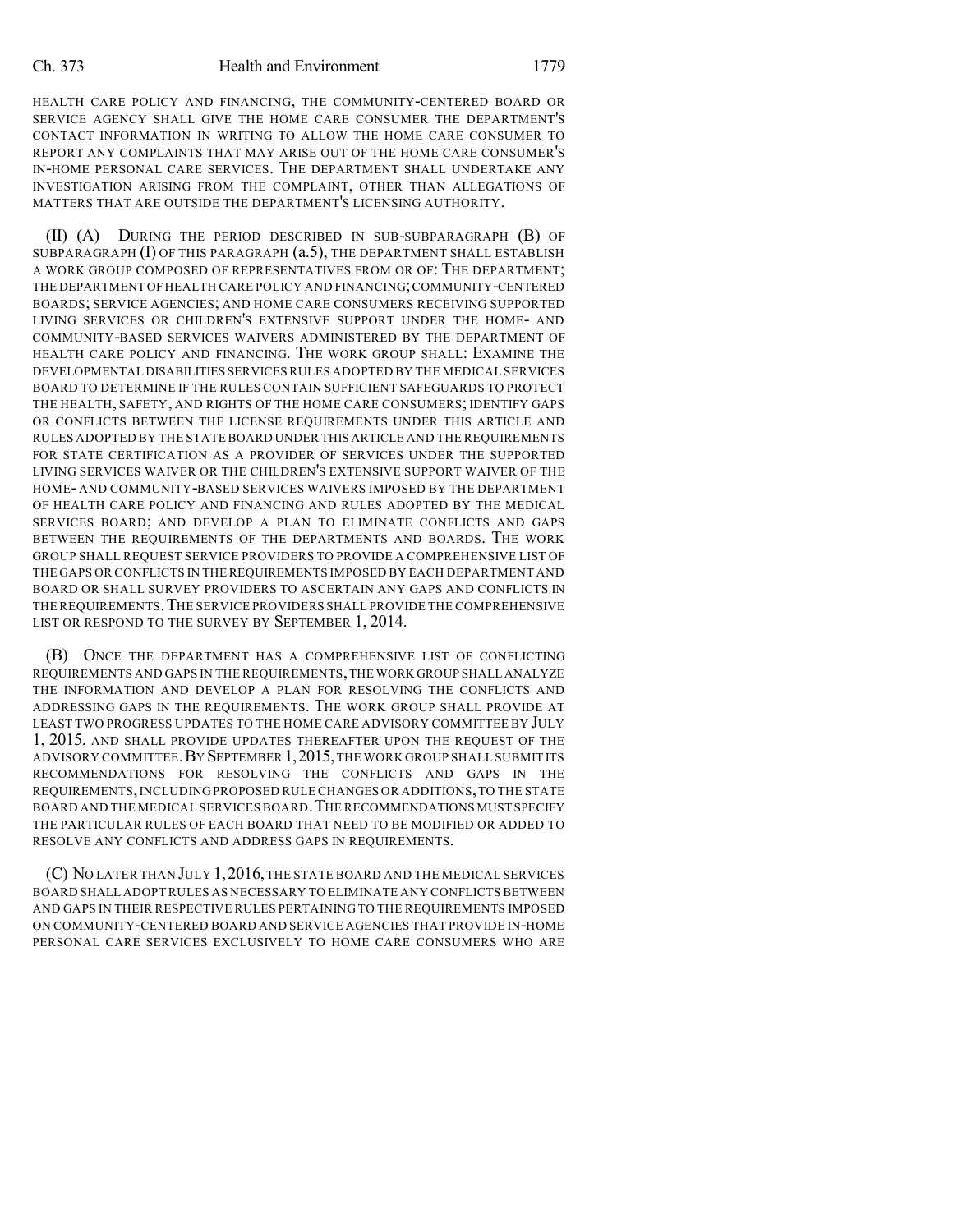RECIPIENTS OF SERVICES PURSUANT TO THE SUPPORTED LIVING SERVICES WAIVER OR THE CHILDREN'S EXTENSIVE SUPPORT WAIVER OF THE HOME- AND COMMUNITY-BASED SERVICES WAIVERS ADMINISTERED BY THE DEPARTMENT OF HEALTH CARE POLICY AND FINANCING.

(D) AS PART OF THEIR ANNUAL PRESENTATIONS TO THE JOINT COMMITTEE OF REFERENCE TO WHICH EACH DEPARTMENT IS ASSIGNED UNDER THE "STATE MEASUREMENT FOR ACCOUNTABLE, RESPONSIBLE, AND TRANSPARENT (SMART) GOVERNMENTACT", PART 2 OF ARTICLE 7 OF TITLE 2,C.R.S., THE DEPARTMENTS OF PUBLIC HEALTH AND ENVIRONMENT AND HEALTH CARE POLICY AND FINANCING SHALL REPORT THEIR PROGRESS IN ANALYZING AND DEVELOPING A PLAN TO RESOLVE CONFLICTS AND GAPS IN THE REQUIREMENTS APPLICABLE TO COMMUNITY-CENTERED BOARDS AND SERVICE AGENCIES THAT PROVIDE IN-HOME PERSONAL CARE SERVICES.THE DEPARTMENTS SHALL INDICATE WHETHER THEY ARE MEETING THE DEADLINES SPECIFIED IN THIS SUBPARAGRAPH (II), AND IF NOT, DETAIL THE REASONS FOR FAILING TO MEET THE DEADLINES. IN THEIR PRESENTATIONS MADE IN THE INTERIM BETWEEN NOVEMBER 1, 2015, AND THE START OF THE 2016 REGULAR LEGISLATIVE SESSION, THE DEPARTMENTS SHALL REPORT PROGRESS ON: THE ADOPTION OF RULES BY THE STATE BOARD AND THE MEDICAL SERVICES BOARD AND SHALL PROVIDE THE JOINT COMMITTEES COPIES OF DRAFT RULES, IF AVAILABLE; AND ANY PROGRAM EFFICIENCIES THAT COULD IMPACT LICENSURE FEE AMOUNTS. IF THE DEPARTMENTS ARE NOT MEETING THE DEADLINES OUTLINED IN THIS SUBPARAGRAPH (II), THE JOINT COMMITTEE OF REFERENCE SHALL CONSIDER WHETHER FURTHER LEGISLATION IS NEEDED, INCLUDING LEGISLATION TO MODIFY THE DEADLINES, EXTEND THE PERIOD SPECIFIED IN SUB-SUBPARAGRAPH (B) OF SUBPARAGRAPH  $(I)$  OF THIS PARAGRAPH  $(a.5)$  during which the department is NOT ALLOWED TO CONDUCT RELICENSURE INSPECTIONS,COMPEL THE DEPARTMENTS TO COMPLETE THEIR TASKS, OR MODIFY THE MANNER IN WHICH COMMUNITY-CENTERED BOARDS AND SERVICES AGENCIES PROVIDING IN-HOME PERSONAL CARE SERVICES ARE REGULATED BY THE STATE OR THE ABILITY OF THE DEPARTMENT TO SET AND IMPOSE LICENSURE FEES.

(III) THIS PARAGRAPH (a.5) DOES NOT LIMIT THE ABILITY OF THE DEPARTMENT TO INVESTIGATE COMPLAINTS AND OCCURRENCES INVOLVING, AND ISSUE ANY ASSOCIATED ENFORCEMENT AGAINST,COMMUNITY-CENTERED BOARDS AND SERVICE AGENCIES.

(IV) THIS PARAGRAPH (a.5) IS REPEALED, EFFECTIVE JULY 1, 2017.

(b) The department shall keep all medical records INFORMATION OR DOCUMENTS obtained during an inspection or investigation of a home care agency, HOME CARE PLACEMENT AGENCY, OR HOME CARE CONSUMER'S HOME confidential. and the medical ALL records, shall be INFORMATION, OR DOCUMENTS SO OBTAINED ARE exempt from disclosure pursuant to sections 24-72-204, C.R.S., and 25-1-124.

(3) (a) With the submission of an application for a license OR REGISTRATION granted pursuant to this article OR WITHIN TEN DAYS AFTER A CHANGE IN THE OWNER, MANAGER, OR ADMINISTRATOR, each owner applicant, or licensee shall OF A HOME CARE AGENCY OR HOME CARE PLACEMENT AGENCY AND EACH MANAGER OR ADMINISTRATOR OF A HOME CARE AGENCY OR HOME CARE PLACEMENT AGENCY MUST submit a complete set of his or her fingerprints to the department. The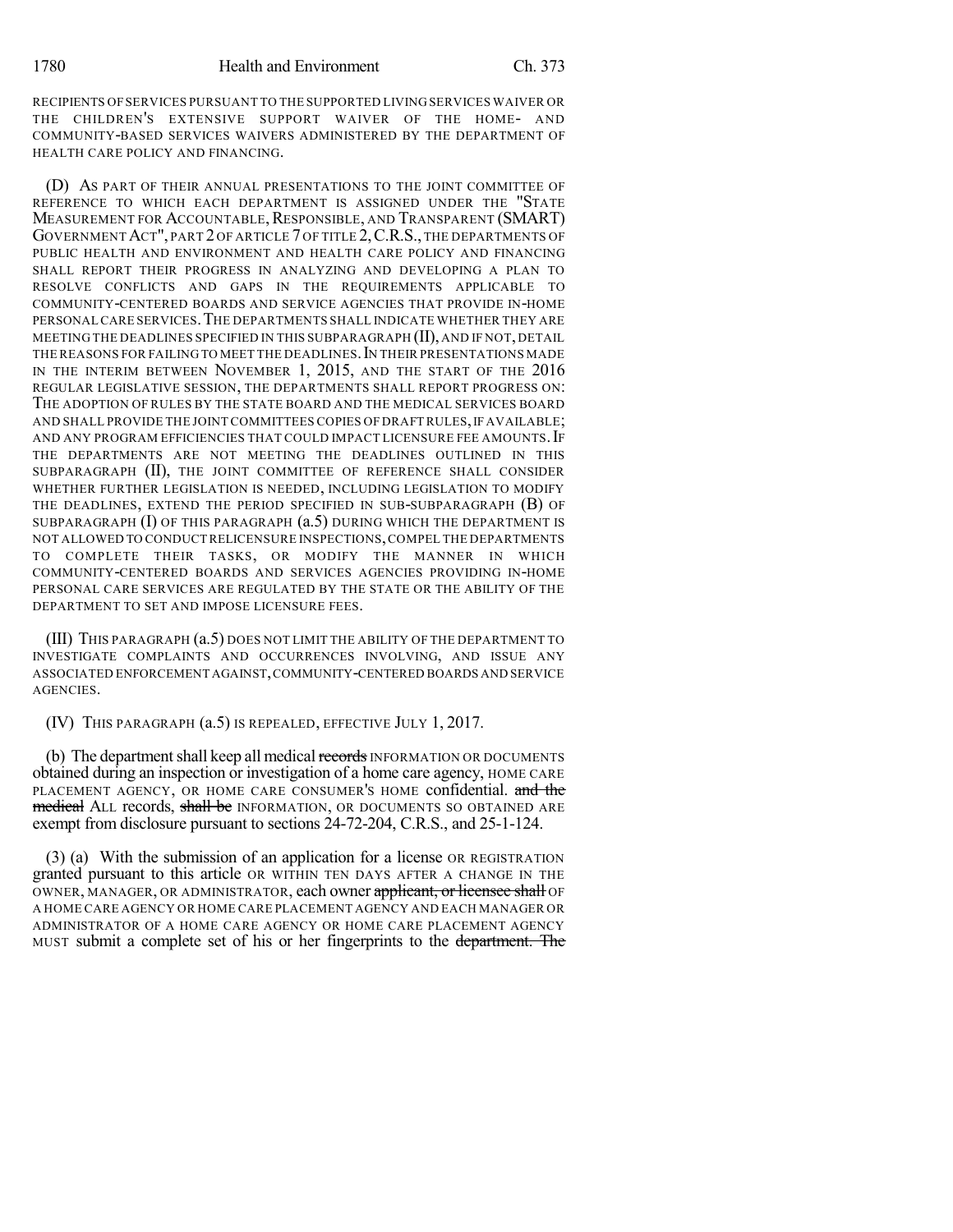department shall forward such fingerprints to the Colorado bureau of investigation for the purpose of conducting a state and national fingerprint-based criminal history record check utilizing the records of the Colorado bureau of investigation and the federal bureau of investigation. The EACH owner applicant, or licensee shall pay the costs associated with AND EACH MANAGER OR ADMINISTRATOR IS RESPONSIBLE FOR PAYING THE FEE ESTABLISHED BY THE COLORADO BUREAU OF INVESTIGATION FOR CONDUCTING the fingerprint-based criminal history record check to the Colorado bureau. of *investigation*. UPON COMPLETION OF THE CRIMINAL HISTORY RECORD CHECK, THE BUREAU SHALL FORWARD THE RESULTS TO THE DEPARTMENT. THE DEPARTMENT MAY ACQUIRE A NAME-BASED CRIMINAL HISTORY RECORD CHECK FOR AN APPLICANT WHO HAS TWICE SUBMITTED TO A FINGERPRINT-BASED CRIMINAL HISTORY RECORD CHECK AND WHOSE FINGERPRINTS ARE UNCLASSIFIABLE.

(b) The DEPARTMENT SHALL USE THE information shall be used by the department FROM THE CRIMINAL HISTORY RECORD CHECK in ascertaining whether the person applying for licensure OR REGISTRATION has been convicted of a felony or of a misdemeanor, which felony or misdemeanor involves moral turpitude or involves conduct that the department determines could pose a risk to the health, safety, or welfare of home care consumers of the home care agency OR HOME CARE PLACEMENT AGENCY. The department shall maintain information obtained in accordance with this section.

(4) No license shall be issued or renewed by The department SHALL NOT ISSUE A LICENSE OR REGISTRATION if the owner, applicant, or licensee MANAGER, OR ADMINISTRATOR of the home care agency OR HOME CARE PLACEMENT AGENCY has been convicted of a felony or of a misdemeanor, which felony or misdemeanor involves moral turpitude or involves conduct that the department determines could pose a risk to the health, safety, or welfare of the home care consumers of the home care agency OR HOME CARE PLACEMENT AGENCY.

(5) Except as otherwise provided in subsections (6) and (7) of this section, the department shall issue or renew a license OR REGISTRATION when it is satisfied that the applicant,  $\sigma$  licensee, OR REGISTRANT is in compliance with the requirements set out in this article and the rules promulgated pursuant to this article. Except for provisional licenses issued in accordance with subsections (6) and (7) of this section, a license OR REGISTRATION issued or renewed pursuant to this section shall **expire** EXPIRES one year after the date of issuance or renewal.

**SECTION 6.** In Colorado Revised Statutes, **amend** 25-27.5-107 as follows:

**25-27.5-107. Employee or referred service provider criminal history record** check - rules. On and after June 1, 2009, prior to employing or placing any person, The home care agency or home care placement agency shall require the A person seeking employment or placement to submit to a criminal history record check BEFORE EMPLOYMENT OR REFERRAL TO A CONSUMER. The home care agency or home care placement agency or the person seeking employment with the home care agency shall pay the costs of such inquiry THE CRIMINAL HISTORY RECORD CHECK. The criminal history record check shall be conducted not more than ninety days prior to BEFORE the employment OR PLACEMENT of the applicant.

**SECTION 7.** In Colorado Revised Statutes, **amend** 25-27.5-108 as follows: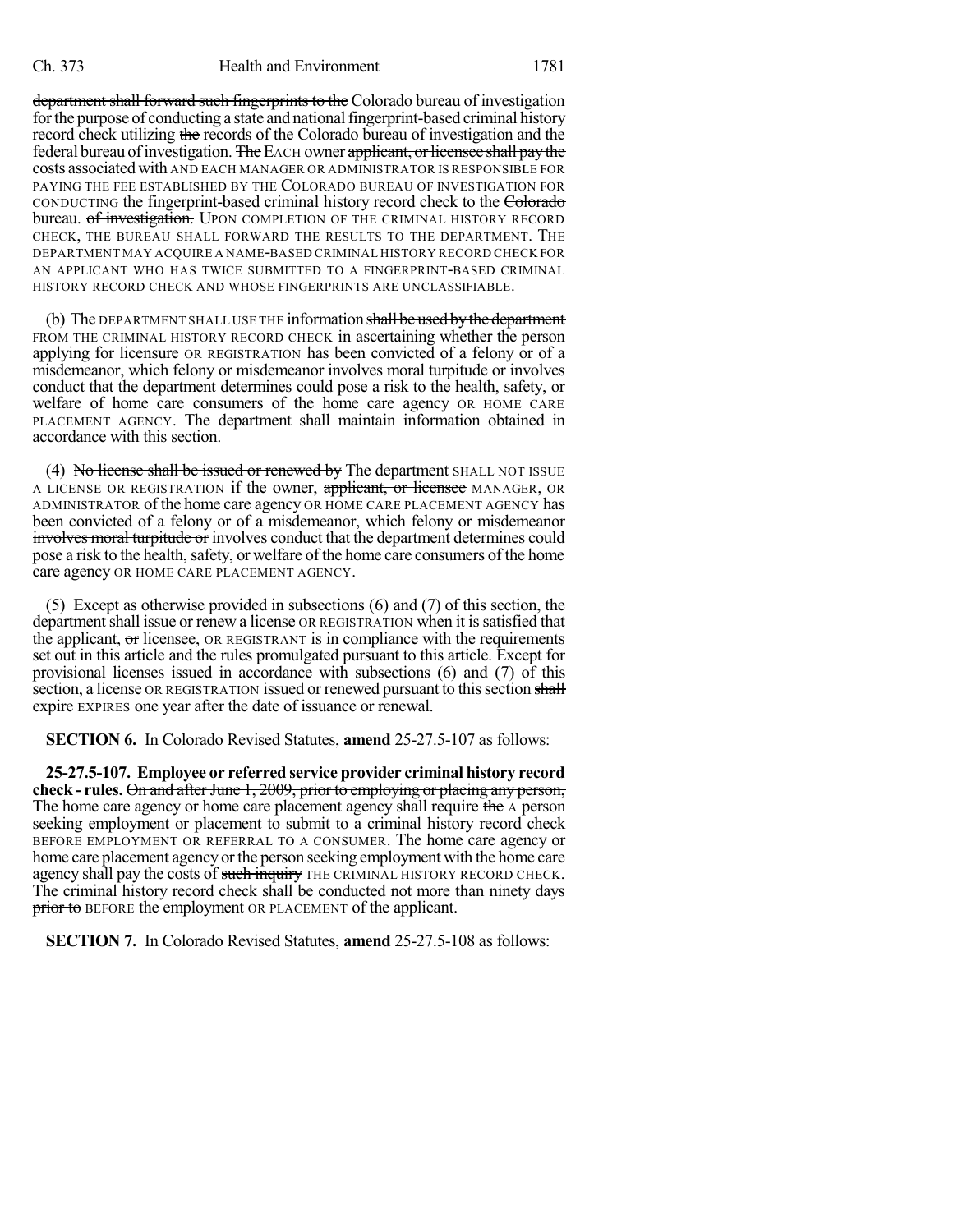**25-27.5-108. License or registration denial - suspension - revocation.** (1) Upon denial of an application for an original license OR REGISTRATION, the department shall notify the applicant in writing of such THE denial by mailing a notice to the applicant at the address shown on his or her application. Any applicant believing himself or herself aggrieved by such THE denial may pursue the remedy for review provided in article 4 of title 24, C.R.S., if the applicant, within thirty days after receiving such THE notice OF DENIAL, petitions the department to set a date and place for hearing, affording the applicant an opportunity to be heard in person or by counsel. All hearings on the denial of original licenses shall OR REGISTRATIONS MUST be conducted in conformity with the provisions and procedures specified in article 4 of title 24, C.R.S.

(2) (a) The department may suspend, revoke, or refuse to renew the license OR REGISTRATION of any A home care agency OR HOME CARE PLACEMENT AGENCY that is out of compliance with the requirements of this article or the rules promulgated pursuant to this article. Such suspension, revocation, or refusal shall be done after BEFORE TAKING FINAL ACTION TO SUSPEND, REVOKE, OR REFUSE TO RENEW A LICENSE OR REGISTRATION, THE DEPARTMENT SHALL CONDUCT a hearing thereon and ON THE MATTER in conformance with the provisions and procedures specified in article 4 of title 24, C.R.S.; except that the department may implement a summary suspension prior to a hearing in accordance with article 4 of title 24, C.R.S. IF THE DEPARTMENT SUSPENDS, REVOKES, OR REFUSES TO RENEW A HOME CARE PLACEMENT AGENCY REGISTRATION, THE DEPARTMENT SHALL REMOVE THE HOME CARE PLACEMENT AGENCY FROM THE REGISTRY MAINTAINED BY THE DEPARTMENT PURSUANT TO SECTION 25-27.3-103 (2) (a) (I).

(b) (I) The department may impose intermediate restrictions or conditions on a Heensee LICENSED HOME CARE AGENCY OR REGISTERED HOME CARE PLACEMENT AGENCY that may include at least one of the following:

(A) Retaining a consultant to address corrective measures;

(B) Monitoring by the department for a specific period;

(C) Providing additional training to employees, owners, or operators ofthe home care agency OR HOME CARE PLACEMENT AGENCY;

(D) Complying with a directed written plan to correct the violation; or

(E) Paying a civil fine not to exceed ten thousand dollars per calendar year for all violations.

(II) (A) If the department imposes an intermediate restriction or condition that is not a result of a serious and immediate threat to health or welfare, the licensee shall receive DEPARTMENT SHALL PROVIDE written notice of the restriction or condition TO THE LICENSED HOME CARE AGENCY OR REGISTERED HOME CARE PLACEMENT AGENCY. No later than ten days after the date the notice is received from the department, the licensee LICENSED HOME CARE AGENCY OR REGISTERED HOME CARE PLACEMENT AGENCY shall submit a written plan that includes the time frame for completing the plan and addresses the restriction or condition specified.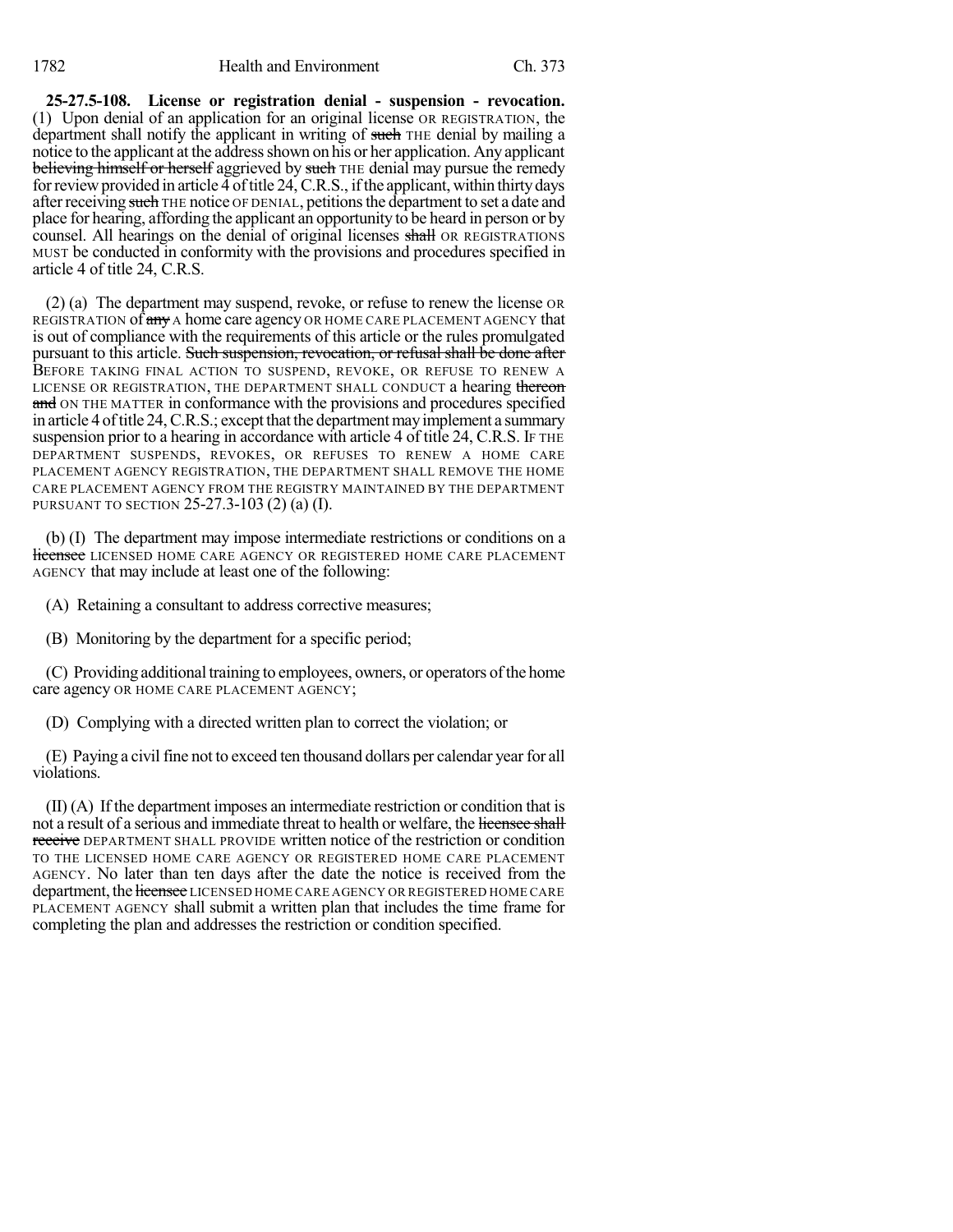## Ch. 373 Health and Environment 1783

(B) If the department imposes an intermediate restriction or condition that is the result of a serious and immediate threat to health, safety, or welfare, the department shall notify the **licensee** LICENSED HOME CARE AGENCY OR REGISTERED HOME CARE PLACEMENT AGENCY in writing, by telephone, or in person during an on-site visit. The licensee LICENSED HOME CARE AGENCY OR REGISTERED HOME CARE PLACEMENT AGENCY shall remedy the circumstances creating harm or potential harm immediately upon receiving notice of the restriction or condition. If the department provides notice of a restriction or condition by telephone or in person, the department shall send written confirmation of the restriction or condition to the **licensee** LICENSED HOME CARE AGENCY OR REGISTERED HOME CARE PLACEMENT AGENCY within two business days.

 $(III)(A)$  After submission of an approved written plan, a licensee LICENSED HOME CARE AGENCY OR REGISTERED HOME CARE PLACEMENT AGENCY mayfirst appeal any intermediate restriction or condition on its license OR REGISTRATION to the department through an informal review process as established by the department.

(B) If the restriction or condition requires payment of a civil fine, the licensee LICENSED HOME CARE AGENCY OR REGISTERED HOME CARE PLACEMENT AGENCY may request, and the department shall grant, a stay in payment of the fine until final disposition of the restriction or condition.

(C) If a licensee LICENSED HOME CARE AGENCY OR REGISTERED HOME CARE PLACEMENT AGENCY is not satisfied with the result of the informal review or chooses not to seek informal review, no THE DEPARTMENT SHALL NOT IMPOSE AN intermediate restriction or condition on the licensee shall be imposed LICENSED HOME CARE AGENCY OR REGISTERED HOME CARE PLACEMENT AGENCY until after THE LICENSED HOME CARE AGENCY OR REGISTERED HOME CARE PLACEMENT AGENCY IS AFFORDED an opportunity for a hearing has been afforded the licensee pursuant to section 24-4-105, C.R.S.

(IV) If the department assesses a civil fine pursuant to this paragraph (b), THE DEPARTMENT SHALL TRANSMIT moneys received by the department shall be transmitted THE FINES to the state treasurer, who shall credit the same FINES to the home care agency cash fund created in section 25-27.5-105.

(V) THE DEPARTMENT SHALL USE civilfines collected pursuant to this paragraph (b) shall be used for expenses related to:

(A) Continuing monitoring required pursuant to this paragraph (b);

(B) Education for licensee LICENSED HOME CARE AGENCIES OR REGISTERED HOME CARE PLACEMENT AGENCIES to avoid restrictions or conditions or facilitate the application process or the change of ownership process;

(C) Education for home care consumers and their families about resolving problems with a home care agency OR HOME CARE PLACEMENT AGENCY, rights of home care consumers, and responsibilities of home care agencies AND HOME CARE PLACEMENT AGENCIES;

(D) Providing technical assistance to any home care agency OR HOME CARE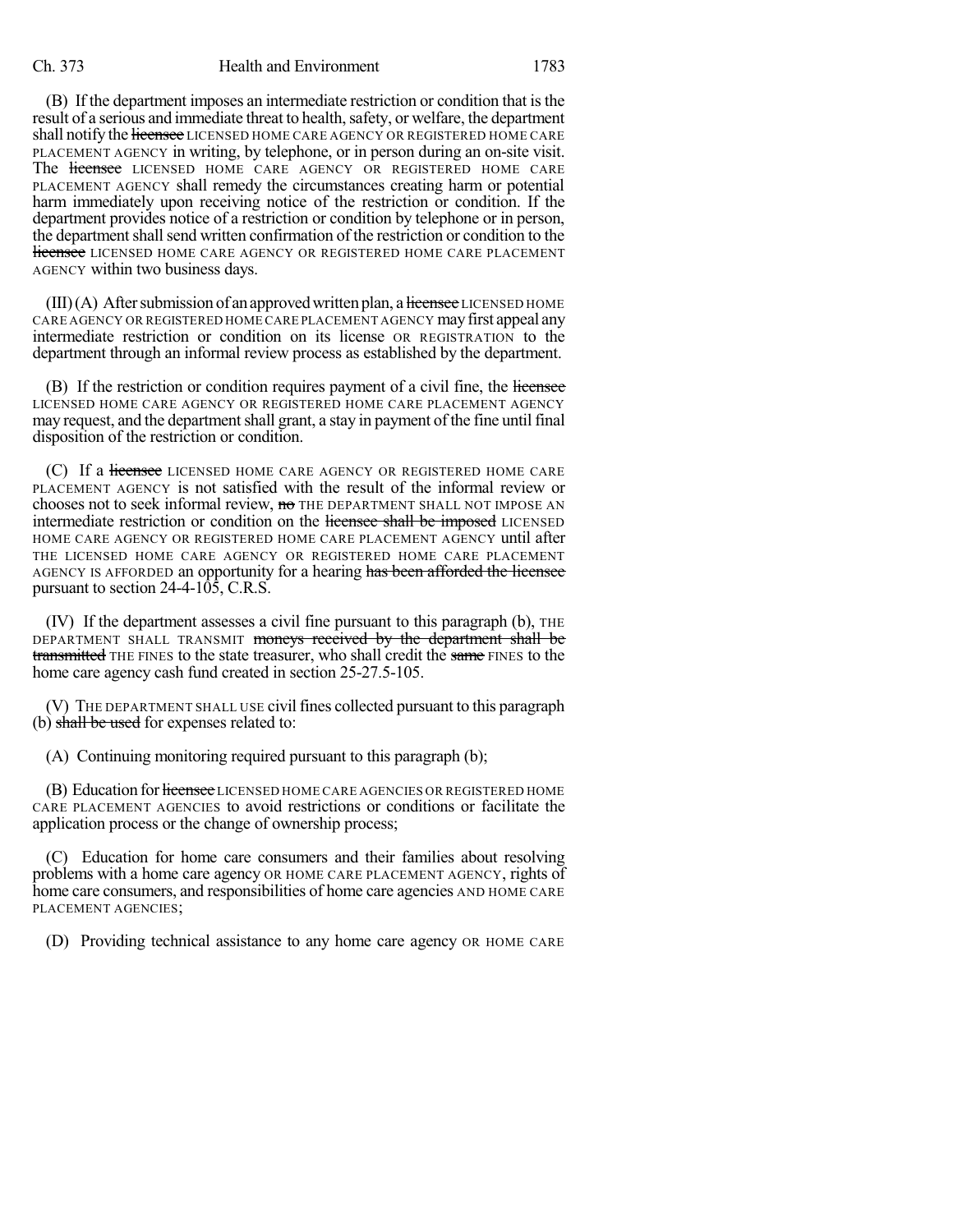PLACEMENT AGENCY for the purpose of complying with changes in rules or state or federal law;

(E) Monitoring and assisting in the transition of home care consumers to other home care agencies OR HOME CARE PLACEMENT AGENCIES, when the transition is a result of the revocation of a license OR REGISTRATION, or TO other appropriate medical services; or

(F) Maintaining the operation of a home care agency OR HOME CARE PLACEMENT AGENCY pending correction of violations, as determined necessary by the department.

(3) The department shall revoke or refuse to renew the license of a home care agency OR THE REGISTRATION OF A HOME CARE PLACEMENT AGENCY where the owner, or licensee, OR REGISTRANT has been convicted of a felony or misdemeanor involving moral turpitude or involving conduct that the department determines could pose a risk to the health, safety, or welfare of the home care consumers of such THE home care agency Such revocation or refusal shall be made OR HOME CARE PLACEMENT AGENCY. THE DEPARTMENT MAY REVOKE OR REFUSE TO RENEW A LICENSE OR REGISTRATION only after CONDUCTING a hearing is provided ON THE MATTER in accordance with article 4 of title 24, C.R.S.

**SECTION 8.** In Colorado Revised Statutes, **amend** 25-27.5-110 as follows:

**25-27.5-110. Repeal of article - sunset review.** (1) This article is repealed, effective July SEPTEMBER 1, 2014 2019.

(2) Prior to such BEFORE repeal, the DEPARTMENT OF REGULATORY AGENCIES SHALL REVIEW THE licensing of home care agencies shall be reviewed AND THE REGISTERING OF HOME CARE PLACEMENT AGENCIES as provided for in section 24-34-104, C.R.S. IN CONDUCTING ITS REVIEW AND COMPILING ITS REPORT PURSUANT TO SECTION 24-34-104 (8), C.R.S., THE DEPARTMENT OF REGULATORY AGENCIES SHALL SEGREGATE THE DATA IN THE REPORT BASED ON THE TYPE OF AGENCY, SPECIFYING WHETHER THE AGENCY IS:

(a) A HOME CARE AGENCY THAT PROVIDES SKILLED HOME HEALTH SERVICES;

(b) AHOME CARE AGENCY THAT ONLY PROVIDES PERSONAL CARE SERVICES; OR

(c) A HOME CARE PLACEMENT AGENCY.

**SECTION 9.** In Colorado Revised Statutes, 24-34-104, **repeal**(45)(g); and **add** (50.5) (l) as follows:

**24-34-104. Generalassemblyreviewof regulatoryagenciesandfunctionsfor termination, continuation, or reestablishment.** (45) The following agencies, functions, or both, terminate on July 1, 2014:

(g) The licensing of home care agencies in accordance with article  $27.5$  of title  $25, C.R.S.$ ;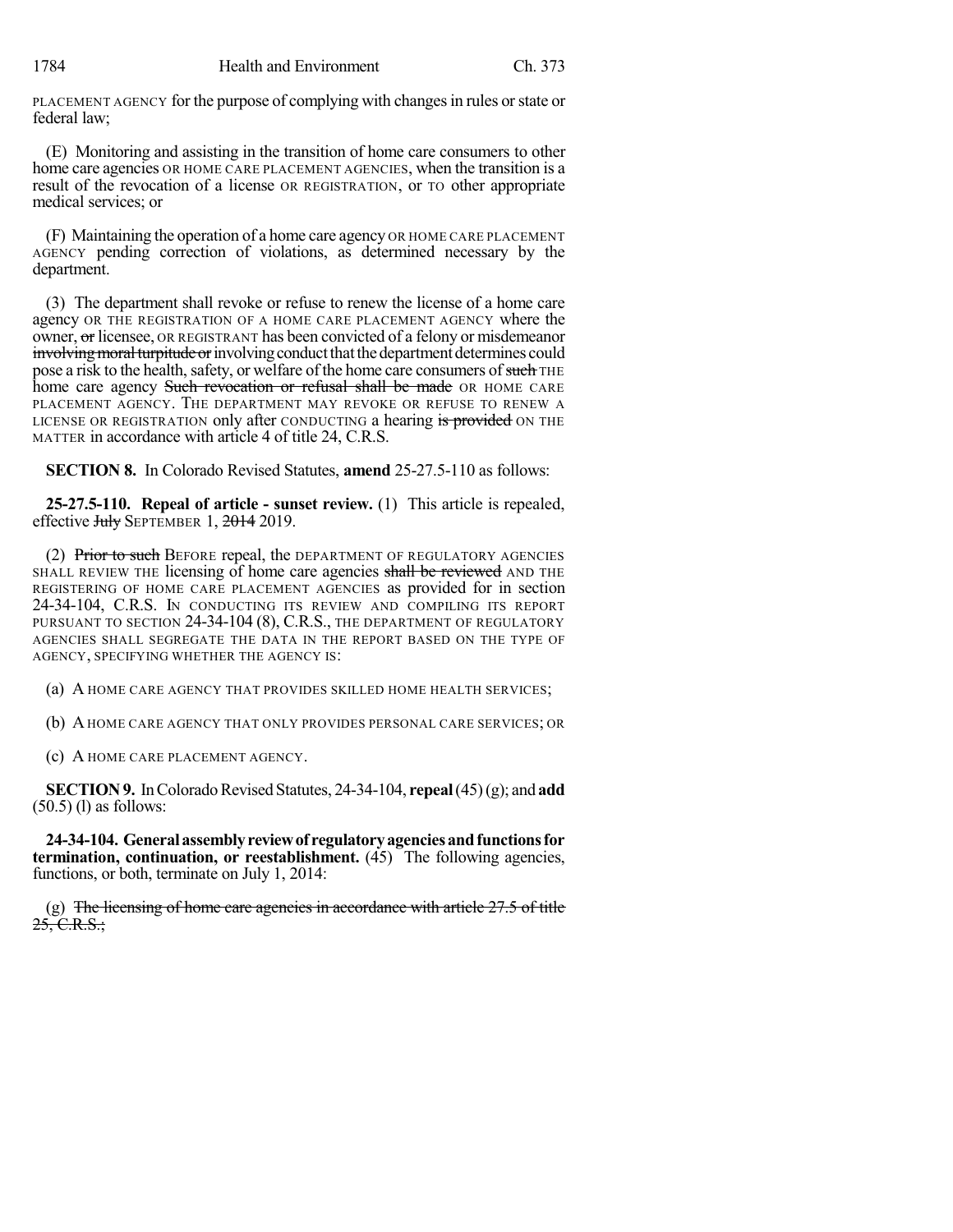(50.5) The following agencies, functions, or both, terminate on September 1, 2019:

(l) NOTWITHSTANDING PARAGRAPH (a) OF SUBSECTION (11)OFTHIS SECTION,THE FUNCTIONS OF THE DEPARTMENT OF PUBLIC HEALTH AND ENVIRONMENT RELATING TO THE LICENSING OF HOME CARE AGENCIES AND THE REGISTERING OF HOME CARE PLACEMENT AGENCIES IN ACCORDANCE WITH ARTICLE 27.5 OF TITLE 25, C.R.S.

**SECTION 10. Appropriation.** (1) In addition to any other appropriation, there is hereby appropriated, out of any moneys in the intellectual and developmental disabilities services cash fund created in section  $25.5$ -10-207 (1), Colorado Revised Statutes, not otherwise appropriated, to the department of health care policy and financing, for the fiscal year beginning July 1, 2014, the sum of \$110,000, or so much thereof as may be necessary, to be allocated to transfers to/from other departments for transfer to department of public health and environment for facility survey and certification.

(2) In addition to any other appropriation, there is hereby appropriated to the department of public health and environment, for the fiscal year beginning July 1, 2014, the sum of \$110,000, or so much thereof as may be necessary, for the payment of licensure fees for community-centered boards as defined in section 25-27.5-102 (1.5), Colorado Revised Statutes, and service agencies as defined in section 25-27.5-102 (6.7), Colorado Revised Statutes, related to the implementation of this act. Said sum is from reappropriated funds received from the department of health care policy and financing out of the appropriation made in subsection (1) of this section.

(3) In addition to anyother appropriation, there is hereby appropriated, out of any moneys in the home care agency cash fund created in section  $25-27.5-105$ , Colorado Revised Statutes, not otherwise appropriated, to the department of public health and environment, for the fiscal year beginning July 1, 2014, the sum of \$144,423 and 2.1 FTE, or so much thereof as may be necessary, to be allocated to health facilities and emergency medical services division for the health facilities general licensure program for the implementation of this act.

(4) In addition to anyother appropriation, there is herebyappropriated, out of any moneys in the home care agency cash fund created in section 25-27.5-105, Colorado Revised Statutes, not otherwise appropriated, to the department of public health and environment, for the fiscal year beginning July 1, 2014, the sum of \$53,560, or so much thereof as may be necessary, to be allocated to administration and support for payments to the office of information technology for the implementation of this act.

(5) In addition to any other appropriation, there is hereby appropriated to the governor - lieutenant governor - state planning and budgeting, for the fiscal year beginning July 1, 2014, the sum of \$53,560, or so much thereof as may be necessary, for allocation to the office of information technology, for the provision of computer center services for the department of public health and environment related to the implementation of this act. Said sum is from reappropriated funds received from the department of public health and environment out of the appropriation made in subsection (4) of this section.